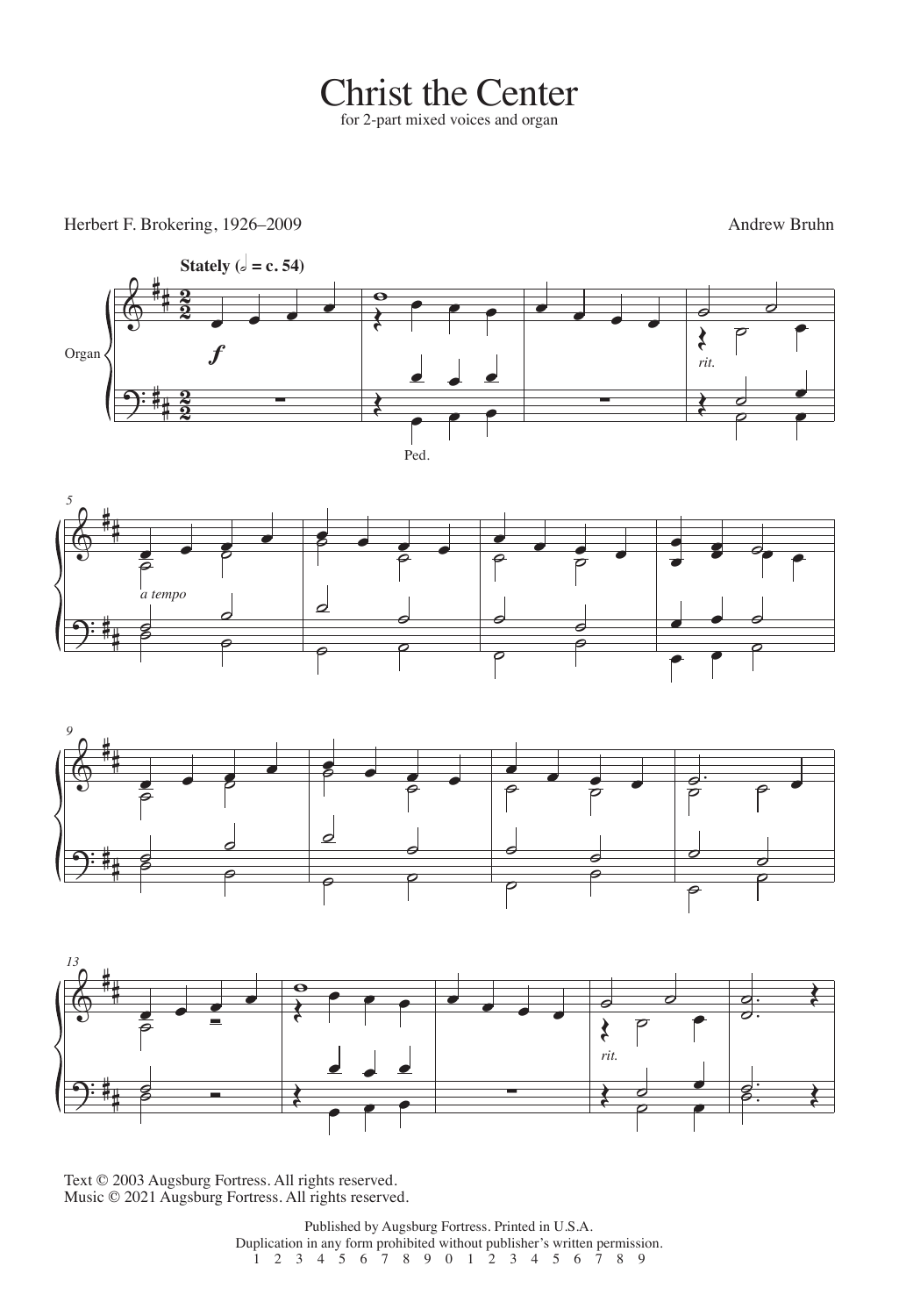







CHRIST THE CENTER